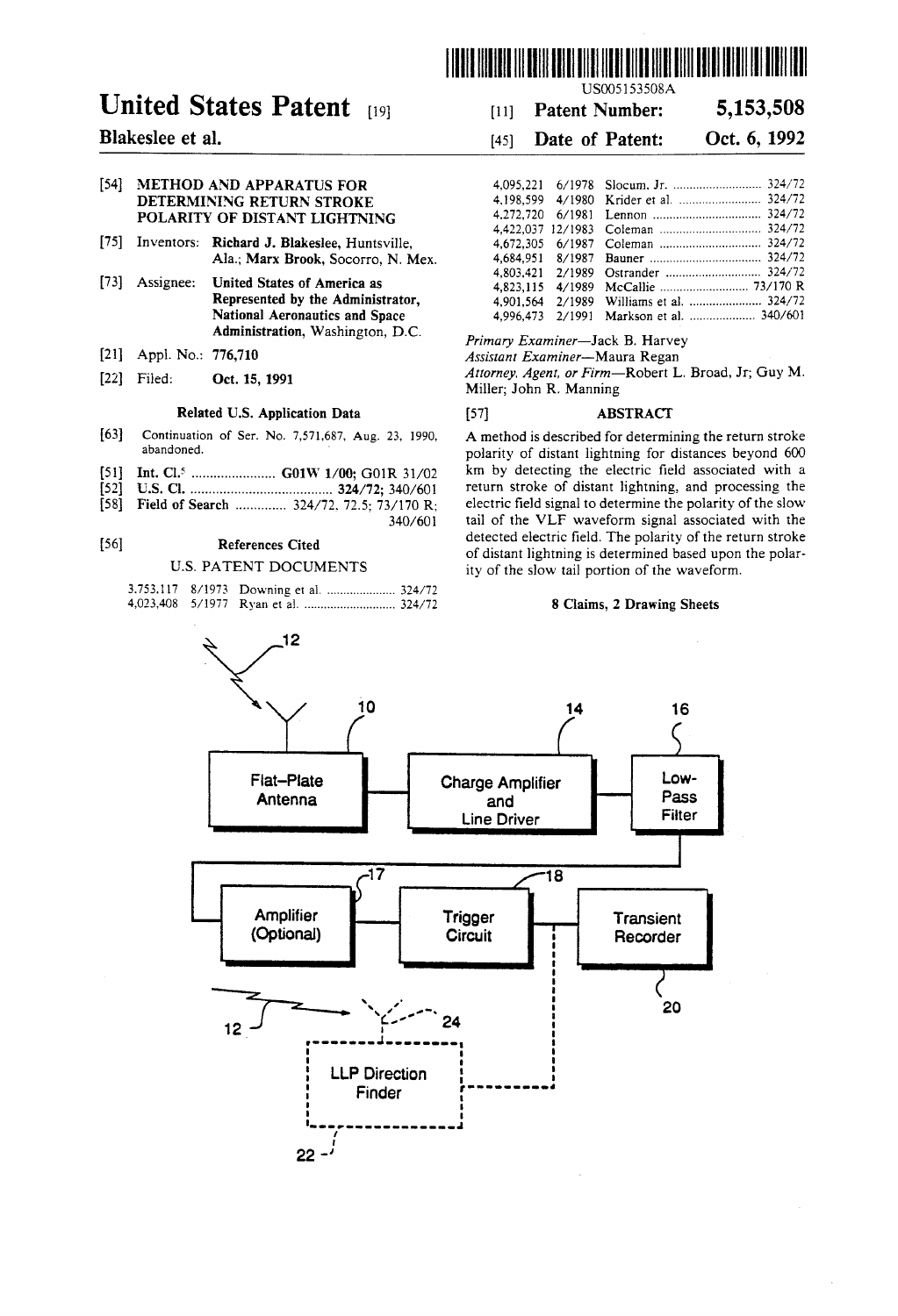

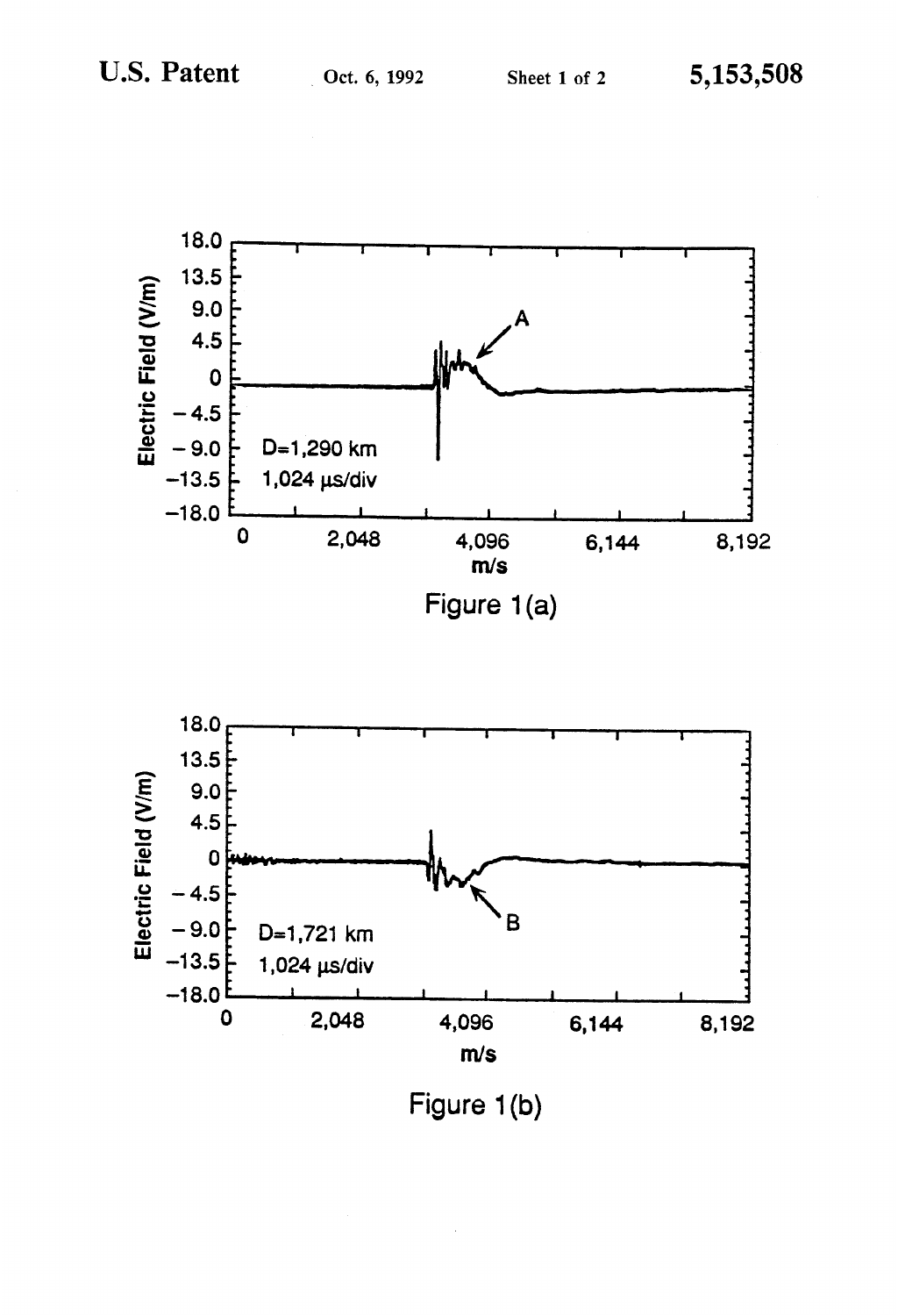

**[Figure](#page-4-0)** *2*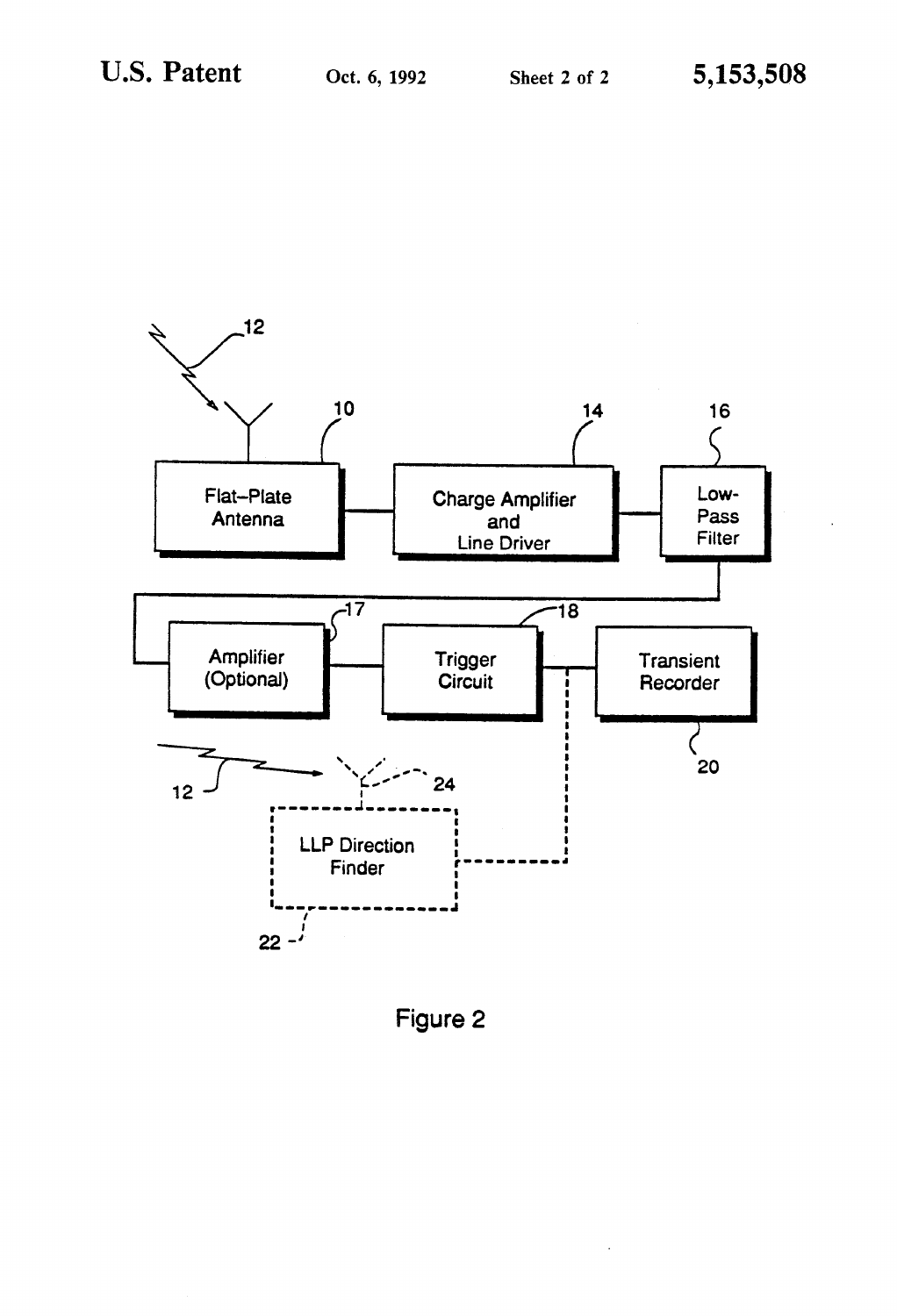**15** 

#### METHOD AND APPARATUS FOR DETERMINING **RETURN** STROKE POLARITY **OF** DISTANT LIGHTNING

#### ORIGIN OF THE INVENTION

The invention described herein was made, in part. by an employee of the United States Government and may be manufactured and used by or for the Government for governmental purposes without the payment of any <sup>10</sup> royalties thereon or therefor.

This application is a continuation of application Ser. No. 07/571,687 filed Aug. 23, 1990 now abandoned.

#### FIELD OF THE INVENTION

The present invention relates to a method and apparatus for determining return stroke polarity of distant lightning and, more particularly, to a method for determining return stroke polarity of lightning greater than *600* km away by determining the polarity of the first hump *in* the slow tail portion of the VLF waveform associated with the electric field produced by the lightning.

#### BACKGROUND OF THE INVENTION

Data **an** lightning and thunderstorm electrical activity. such as occurrence frequency. spatial distribution and temporal properties, have become available in significant quantity and detail in recent years. Reference is made, for example, to Mach, et al. "Site Errors and <sup>30</sup> Detection Efficiency in a Magnetic Direction-finder Network for Locating Lightning Strikes to Ground." *J. Atmos. Oceonic Techno/.* 3: 67-74 (1986); and Orville, et al. "Cloud-to-Ground Lightning Flash Characteristics from **June** 1984 through May 1985," *J. Geophys. Res.* 92, *5640-45644* (1987). More recently, it has been recognized **thar** polarity patterns of lightning occurrence in mesoscale systems appear to be related to the direction of the upper level winds. Reference is made to Orville, et al. "Bipole Patterns Revealed by Lightning Locations **in** Mesoscale Storm Systems," *Geophys. Res. Lett,*  (Feb., 1988).

In view of this recent accumulation of data, there is a growing awareness that return stroke polarity may be an important indicator of certain phenomena associated with thunderstorms. For example, there is evidence that the polarity of lightning strokes, i.e., the return stroke polarity of lightning, may be an indicator of the progress of a thunderstorm and. hence, an understanding of conditions which lead to the dominance of one 50 provide a reliable method and related apparatus for polarity or the other is of importance. One result of determining lightning stroke polarity of distant lightpolarity or the other is of importance. One result of determining lightning stroke polarity of distant light-<br>recent studies involving return stroke polarities is the ning based upon a measurement of the polarity of the recent studies involving return stroke polarities is the finding that positive ground stroke currents constitute first hump of a slow tail of the VLF lightning waveapproximately 1 percent of the total return strokes in form. summer storms, but dominate in winter storms, with *55* With this and other objects in view, there is provided

strokes of lightning have been limited to *600* km or less electric field associated with a return stroke of distant because of the attenuation of the lightning ground wave lightning and producing based thereon a corresponding over distance. Errors in determining polarity of distant *60* VLF waveform including a slow tail, and determining lightning (occurring at greater than 600 km away) can<sup>'</sup> the polarity of the slow tail to thereby determine the occur because the ionospheric reflection of the light-<br>polarity of the return stroke of distant lightning base occur because the ionospheric reflection of the lightning stroke, unlike the ground wave, is not attenuated upon the polarity of the slow tail.

*600* km away) is generally performed by measurement tenna connected to a wideband charge amplifier, line of the associated electric fields in the form of radiated driver, and low pass filter, and outputting the processed waveforms. Return strokes of both negative and posi-<br>signal to a transient digitizer recorder having a 2 M

tive polarity exist in such distant radiated waveforms. and an effort has been made to provide closer examination of the waveforms of the radiation fields. One obser-

vation that has been made based on this examination is *<sup>5</sup>*that many lightning VLF waveforms from a distance beyond 500-600 km exhibit well-defined, positive or negative slow tails, with a slow tail being defined as a low frequency dispersion effect occurring in the zeroth mode of the earth-ionosphere wave guide.

While the observation of the slow tails in a lightning electric field dates back to 1926. numerous questions regarding some of their properties have remained to be explained, including the important question of determining the specific source of this radiation.

### SUMMARY OF THE INVENTION

Broadly speaking, the present invention is based on the discovery that the polarity of the slow tail portions of VLF waveforms based on lightning return strokes can be used in determining the polarity of the lightning strokes from very distant storms. This is significant for distant lightning (over *600* km) because, as mentioned above, the severe attenuation of the lightning ground wave over long paths has heretofore limited the exami-<sup>25</sup> wave over long paths has hereforce initial the examination of waveforms produced from lightning return strokes to those occurring at *600* km or less. At greater distances, any polarity information contained in the return stroke is generally found to have been lost in the initial portion of the VLF signal and, as a consequence, a polarity determination of the return stroke has been difficult to obtain. Even when such determinations are made, they have been found to be unreliable for distant lightning particularly when sought to be obtained from **35** the initial portion of the VLF signal. However, applicants have discovered that a determination of the polarity of the slow tail portion of the VLF waveform, and specifically of the first hump in the slow tail, provides information as to whether the electric field has a negative or a positive return stroke polarity. With the advent of lightning location networks, i.e., multiple recording stations separated over a distance where data from the lightning flashes can be correlated over the telephone, it has become feasible to identify such polarity informa-**45** tion relating to the slow tails of lightning waveforms and thus to enable, in accordance with the invention, a determination of the return stroke polarity of distant lightning.

It is therefore an object of the present invention to

current rates being as high as 95 percent. a method for determining a return stroke polarity of Previous studies to determine polarity of return distant lightning comprising the steps of receiving an

much **but** is usually reversed in polarity. In a preferred embodiment, the method involves Studies of distant lightning (occurring at greater than 65 receiving the electric field by means of a flat-plate ansignal to a transient digitizer recorder having a 2 MHz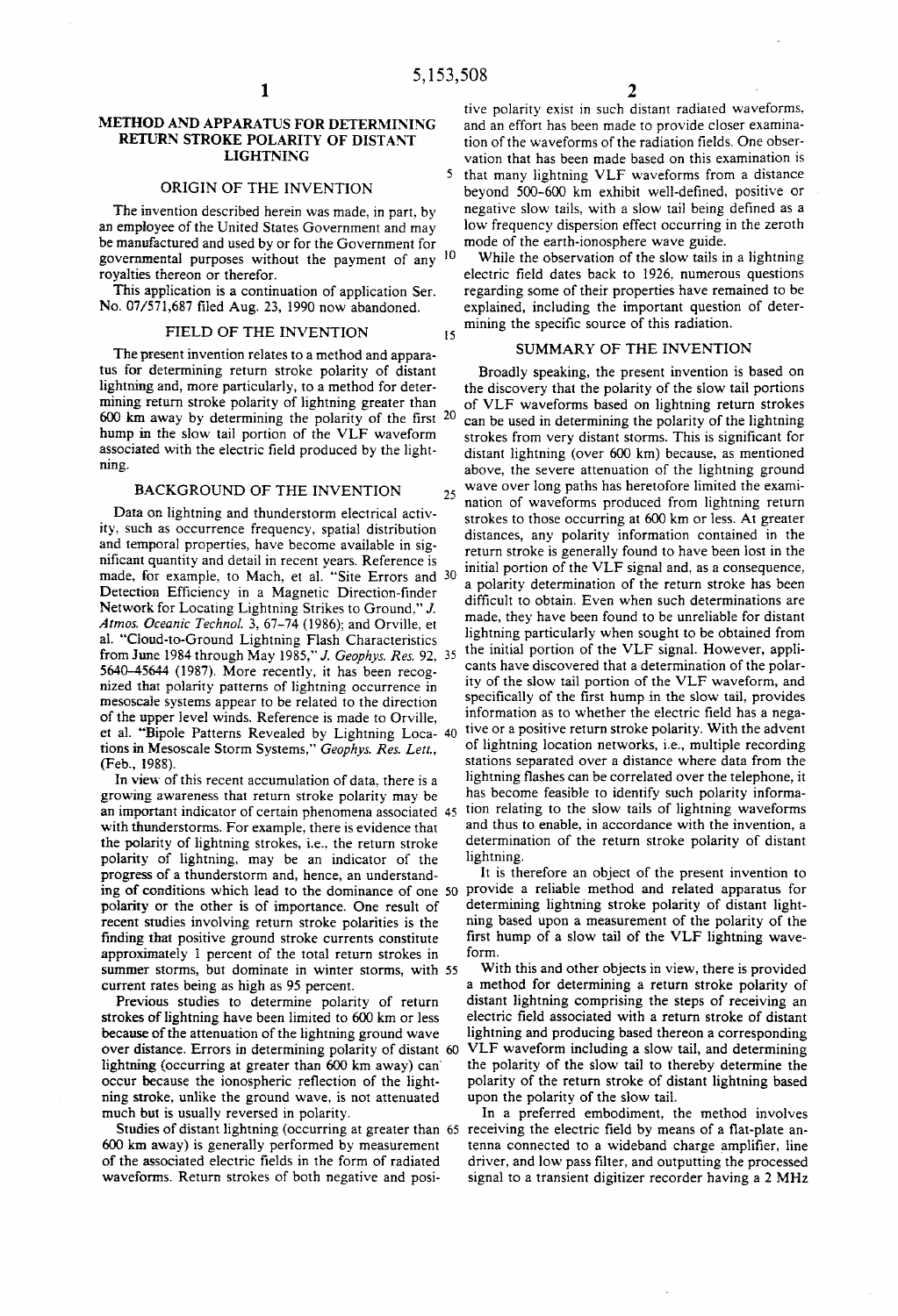**30** 

**35** 

<span id="page-4-0"></span>sampling rate with a 12 bit resolution. Further, the recorder is triggered on by means of a positive or negative lead signal produced from the detected electric field. As an alternative method to the triggering step, a magnetic direction finder unit, such as a LLP direction *5*  finder, can be used to produce a trigger on signal to the recorder. The polarity of the return stroke of distant lightning is determined based upon a characteristic of the slow tail and, specifically, based upon the polarity of the initial portion, i.e., the first hump, of the slow tail of 10 the VLF lightning waveform.

In accordance with the foregoing, there **is** provided apparatus comprising a flat plate antenna, e.g., for detecting the electric field, a broadband charge amplifier with a long time constant for converting the induced **15**  charge on the antenna to a voltage signal, a filtering means for removing undesired signals such as radio frequency interference, and triggering means associated with a transient digitizer recorder for producing an output, such as a waveform, of the electric field, includ-*20*  ing the slow tail portion of the VLF waveform associated with the electric field.

Other objects, features and advantages of the invention will be set forth in, or apparent from, the detailed description of preferred embodiments of the invention *25*  which follow.

#### BRIEF DESCRIPTION OF THE DRAWINGS

FIG. **l(o)** is a graph showing a lightning return stroke VLF waveform exhibiting a positive slow tail;

FIG. **1(b)** is a graph showing a lightning return stroke VLF waveform exhibiting a negative slow tail;

FIG. **2** is a block diagram of instrumentation used to measure the positive and negative slow tails of FIGS.  $\mathbf{1}(a)$  and  $\mathbf{1}(b)$ .

#### DETAILED DESCRIPTION OF THE PREFERRED EMBODIMENTS

FIGS. **l(u)** and **l(b)** show typical return stroke VLF waveforms of distant lightning which show a slow tail 40 portion associated with each waveform. FIG. **l(a)** exhibits **a** positive slow tail, identified by the letter **A,** and FIG. **l(b)** exhibits a negative slow tail, identified by the letter **B.** 

FIG. **2** shows, in block diagram form, measurement **45**  apparatus of the invention, and as used in carrying out the method of the invention. A flate plate antenna **10,**  connected to a broadband charge amplifier and line driver **14,** with a **1-10** second time constant, is used for receiving a lightning return stroke electric field, indi-**50**  return stroke polarity of the distant lightning. cated at **12.** Together the flate plate antenna **10** and charge amplifier/line driver 14 comprise a slow antenna system or electric field change meter (E-field meter) for receiving electric field **12. A** signal from charge amplifier/line driver 14 is then passed through low pass 55 filter **16** for rejection of undesired signals, e.g., local radio interference, while also retaining a wide band response (1 microsecond rise time) down to DC as determined by the time constant associated with the slow antenna system **10,14.** An output filtered signal from *60*  filter **16** is inputted to a trigger circuit **18.** Trigger circuit **18** responds to both positive and negative polarities, and has an adjustable threshold level for outputting a trigger signal, upon receipt of either a positive or negative polarity signal, to start the recording of the return *65*  stroke VLF waveform by a recorder **20.** 

In noisy environments, the upper frequency of low pass filter **16** can be reduced to as low a frequency as

100 khz, causing a reduced bandwidth, without affecting the slow tail signal, Therefore, in one embodiment, amplification of the signal is added by optional amplifier **17** in (FIG. **2)** when using such a reduced bandwidth. If a reduced bandwidth is not used in low-pass filter **16,**  optional amplifier **17** is not needed. and the output of low pass filter **16** would be connected directly to trigger circuit **18,** as previously discussed.

In an alternative embodiment of this apparatus, trigger circuit **18** is replaced with a magnetic direction finding unit, such as a LLP direction finder, as indicated by the dashed lines of FIG. **2,** set up near the measurement apparatus. LLP direction finder **22** receives electronic field **12** concurrent with its recept by slow antenna system **10, 14.** The output from LLP direction finder **22** supplies the trigger voltage to recorder **20,** and trigger circuit **18** is deleted from the measurement apparatus. The output of low pass filter **16** (or of optional amplifier **17)** if fed directly to transient recorder **20.** The LLP electronics normally used in return stroke waveform observation have a low frequency cut-off of 1 khz which eliminates the slow tail part of the signal. This cut-off is avoided with use of the slow antenna having a virtual DC response.

Considering the operation of the apparatus of FIG. **2,**  the electric field **12** associated with a return stroke of distant lightning is detected by means of slow antenna system **10** and **14.** As noted above, the slow antenna system **10** and **14** provides a near DC frequency response which makes possible the observation of slow tails on the VLF waveform associated with the received or detected electric field **12.** An output signal indicative of detected electric field **12** is then converted by broadband charge amplifier and driver **14** to a voltage signal, the voltage signal then being filtered by low pass filter **16** to remove undesired signals, such as radio frequency interference. As discussed above, the slow antenna filtered signal is then inputted to trigger circuit **18** which turns on recorder **20** in response to receipt of the processed signal from slow antenna system **10** and **14.** Alternatively, where a reduced bandwidth is used in low-pass filter **16,** an optional amplifier **17** is used prior to trigger circuit **18.** In the preferred embodiment, recorder **20** is a transient digitizer recorder with a **2** MHz sampling rate and a **12** bit resolution, and outputs a waveform comprising a slow tail portion thereof, from which the polarity of the first hump, i.e., the initial polarity, of the slow tail can be determined. As discussed above, this slow tail polarity is indicative of the

Also as discussed hereinabove, trigger circuit **18** can be replaced by a LLP direction finder **22** which serves to provide the triggering to turn on transient digitizer recorder **20,** in which case trigger circuit **18** is removed from the apparatus of FIG. **2.** In operation, direction finder unit **22** produces an output triggering signal based upon detection of electric field **12** by an antenna *24* associated with direction finder unit **22.** This contrasts with trigger circuit **18** which produces an output triggering signal based upon receipt of the processed signal associated with electric field **12** as initially received by flat-plate antenna **10.** 

It will be understood by those skilled in the art that although the invention has been described in relation to exemplary preferred embodiments thereof, variations and modifications can be effected in these preferred embodiments without detracting from the scope and spirit of the invention.